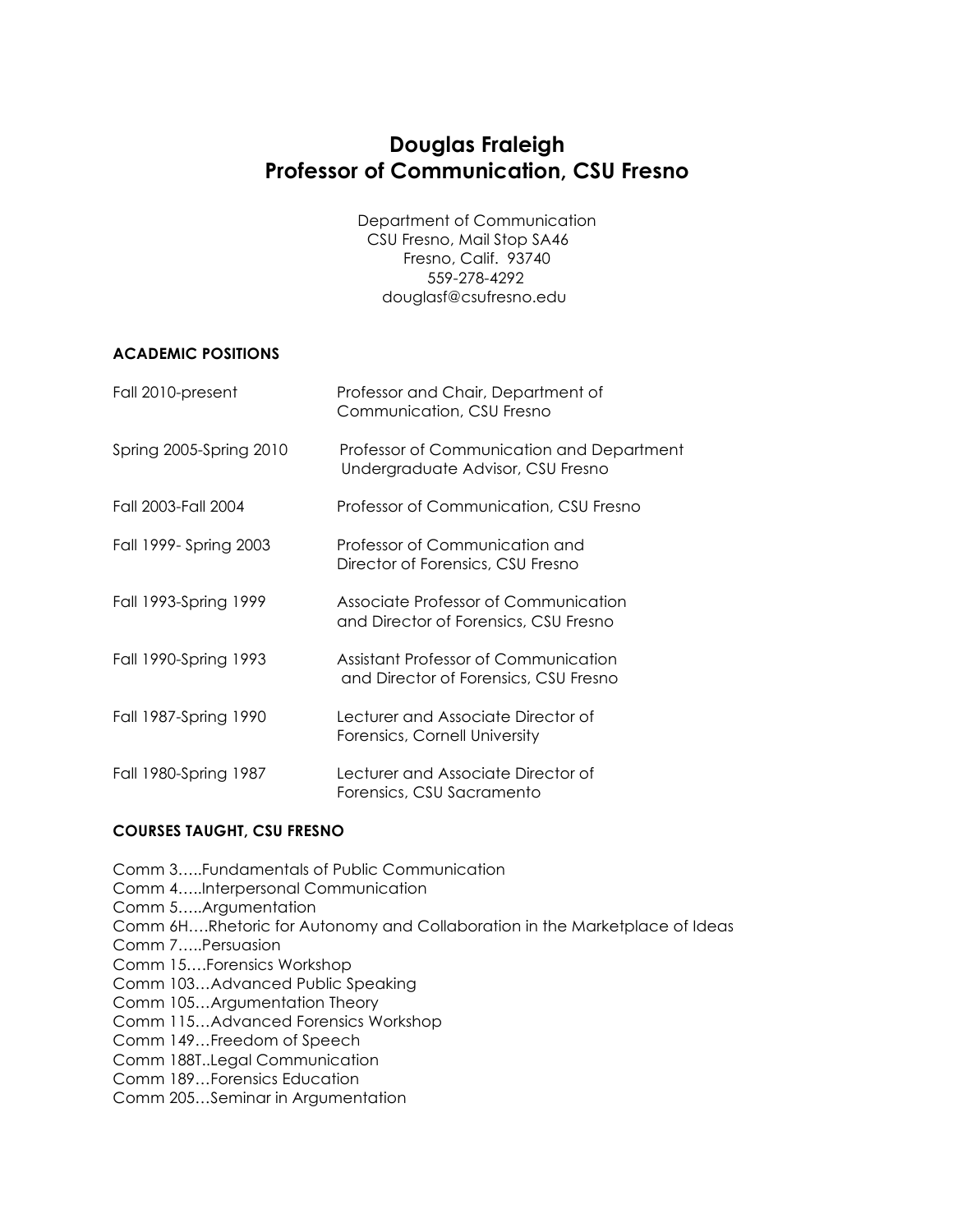### **Douglas Fraleigh, p. 2**

# Comm 215…Seminar in Freedom of Expression **SCHOLARLY PAPERS AND PUBLICATIONS**

### **Books and Book Chapters**

 Fraleigh, D. & Tuman, J. (2011). Speak Up! An Illustrated Guide to Public Speaking. Bedford/St. Martin's.

 Fraleigh, D. (2010). Comparison or Convergence: Paradigms for Judicial Review of Content-Based Restrictions on Internet Expression. In Drucker, S. and Gumpert, G. eds., Regulating Convergence (pp. 159-74). Peter Lang.

Fraleigh, D. & Tuman, J. (2010). Freedom of Expression in the Marketplace of Ideas. Sage.

Fraleigh, D. & Tuman J. (2009). Speak Up! An Illustrated Guide to Public Speaking. Bedford/ St Martin's.

 Fraleigh, D. (2005). First Amendment Challenges to Content-Based Restrictions on Internet Expression: The Importance of the Standard of Review. In Drucker, S. and Gumpert, G., eds. Real Law@ Virtual Space: Regulation in Cyberspace (2nd ed.) (pp. 65-80) Hampton Press.

 Fraleigh, D. (2003). ACLU v. Reno. In R. Parker, ed., Free Speech On Trial: Communication Perspectives on Landmark Supreme Court Decisions (pp. 298-312). University of Alabama Press.

 Tuman, J. & Fraleigh, D. (2003). The St. Martin's Guide to Public Speaking (with CD-ROM). Bedford/St. Martin's.

 Fraleigh, D. (1999). First Amendment Challenges to Restrictions on Internet Expression: Which Standard for Judicial Review? Real Law@ Virtual Space: Regulation in Cyberspace (Drucker, S. & Gumpert, G., eds.) (pp. 137-50) (Hampton Press).

 Fraleigh, D. & Tuman, J. (1997). Freedom of Speech in the Marketplace of Ideas (St. Martin's Press).

 Fraleigh, D. (1989). Evidence in Value Debate. Prima Facie: A Guide to Value Debate (Wood, S. & Midgley, J., eds.) (pp. 43-64).

# **Journal Articles**

 Fraleigh, D. (2010). The War in Iraq and the Failure of the Marketplace of Ideas: Response to John Durham Peters' *Courting the Abyss*, Freedom of Speech Yearbook, 44, 151-56.

 Fraleigh, D. (2004). Freedom of Speech in Occupied Nations: What Should be the Obligations of an Occupying Power? Freedom of Speech Yearbook, 41, 97-112

 Fraleigh, D. (1996). Defamatory Statements on the CEDA-L: To What Extent Does the First Amendment Protect On-Line Expression. Contemporary Argumentation and Debate, 17, 43-52.

 Fraleigh, D. (1995). A Proposal for University Limitations on Intentional Infliction of Emotional Distress. Howard Journal of Communications, 295-306.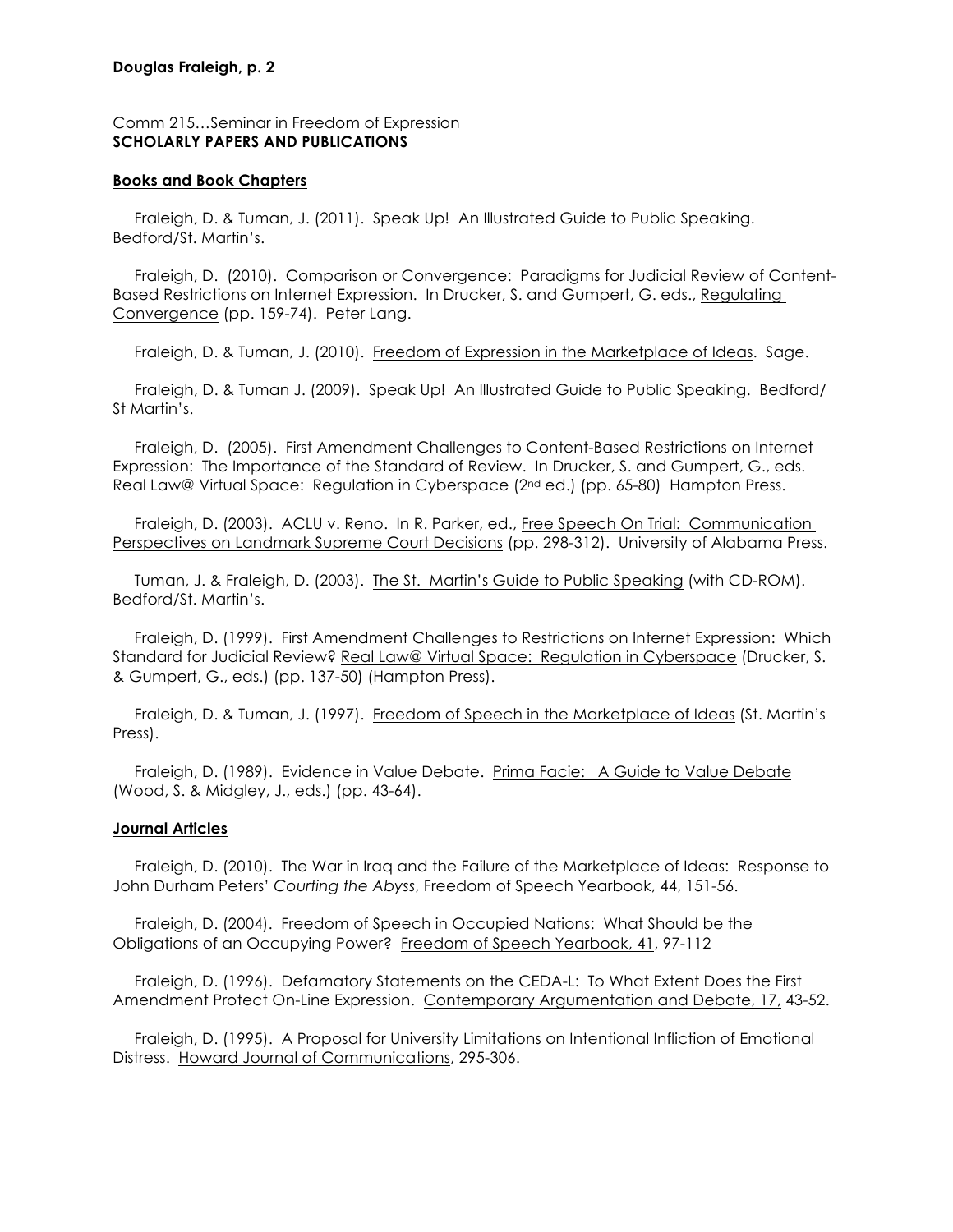### **Papers Presented at National and Regional Conventions**

 "Borough of Duryea v Guarneri: Should a Public Employer be Spared the Burden of Accommodating the Petition Rights of a Police Chief and his Fluffy Little Dog?" February 2012. WSCA Convention, Albuquerque, N.M.

 "Flag Protection Amendments: Voting First Amendment Rights out of Existence?" November 2009. NCA Convention, Chicago, Ill.

 "State Secrets, Surveillance, and Freedom of Expression: Redrawing the Line in a Post 'Post 9/11' World." February 2009. WSCA Convention, Phoenix, Arizona.

 "Freedom of Expression and Academic Freedom: Issues Raised by the Erwin Chemerinsky Experience at UC Irvine." February 2008. WSCA Convention, Denver, Colorado.

 "Government as the Abyss: The Need for the Liberal Tradition." February 2007. WSCA Convention, Seattle, Washington.

 "The Intent of the Founders as an Argument for Expanded Civil Liberties." November 2005 NCA Convention, Boston, Mass.

 "Public Officials as Defamation Plaintiffs Before NYT v. Sullivan." November 2004 NCA Convention, Chicago, Ill.

 "The Rhetoric of the Streets." In Spotlight on the Scholarship of Franklyn S. Haiman Panel, April 2004 ECA Convention, Boston, Mass.

 "Door to Door Solicitation: Watchtower Bible and Tract Society v. Village of Stratton." February 2003 Western States Communication Association Convention, Salt Lake City, Ut.

 "International Regulation of the Internet: The Case for First Amendment Values." November 2002 National Communication Association Convention, New Orleans, La.

 "Expanded Federal Regulation of 'Issue Ads' and Independent Expenditures: Threat to First Amendment Freedoms," February 2000 Western States Communication Association Convention, Sacramento, Cal.

 "Reno v. ACLU: The Most Important Free Speech Decision of the 20th (and 21st) Century," November 1999, National Communication Association Convention, Chicago, Ill.

 "Political Campaign Finance Reform: Can it Coexist With Freedom of Speech?" November 1997, NCA Convention, Chicago, III.

"Freedom of Expression in Cyberspace," November 1996, NCA Convention, San Diego, Cal.

 "The Case Against an Evidence Ban in Parliamentary Debate," 1996 NCA Convention, San Diego, Cal.

 "Hate Speech in the Basic Course: Liability Questions and Answers," 1996 NCA Convention, San Diego, Cal.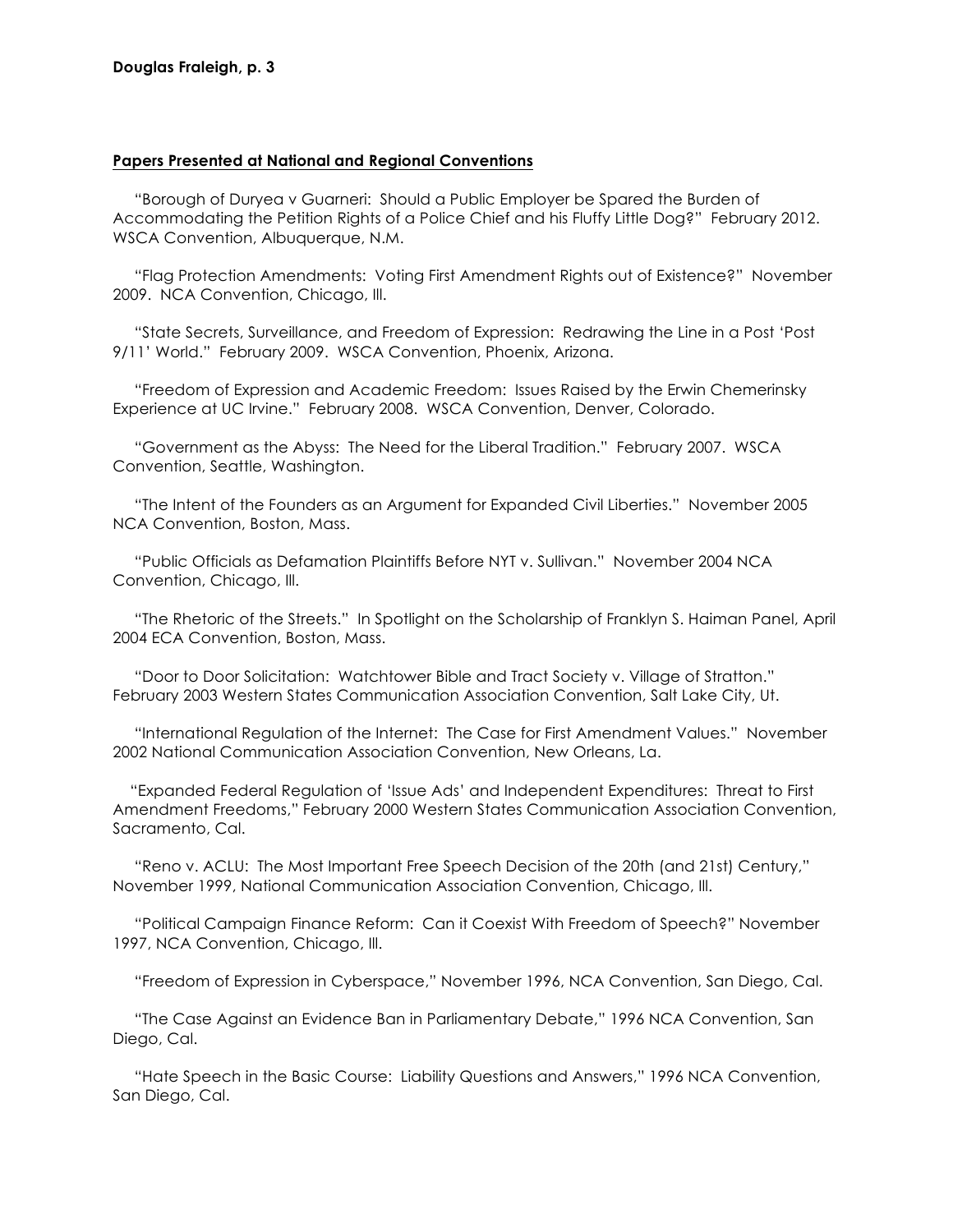"Judicial Opinions as Evidence in Academic Debate," November 1994, SCA Convention, New Orleans, La.

 "The California Constitution as a Source of Free Speech Protection: Solution for Federal Retrenchment?" February 1995, WSCA Convention, San Jose, Cal.

 "Ripe For Reversal: The Fighting Words Doctrine and the First Amendment," November 1993, SCA Convention, Miami, Fla.

 "Anti-Abortion Protest, Freedom of Speech, and the Right to Privacy--A Proposal for Federal Legislation," November 1993 SCA Convention, Miami, Fla.

 "College and University Speech Codes in the Aftermath of *R.A.V. v. City of St. Paul*," February 1993, WSCA Convention, Albuquerque, N.M.

 "Academic Freedom and the First Amendment After *Rust v. Sullivan*," October 1992, SCA Convention, Chicago, Ill.

"Value Argumentation in Presidential Debates," October 1992, SCA Convention, Chicago, Ill.

 "*Rust v. Sullivan:* Aborting the First Amendment Rights of Physicians and Patients*,"* February 1992, WSCA Convention, Boise, Id.

 "Racism in Academia: The Case for Regulating Hate Speech," November 1991, SCA Convention, Atlanta, Ga.

 "Legal Presumption and Equity: Applications to Propositions of Value," November 1991, SCA Convention, Atlanta, Ga.

 "Constitutional Provisions for Supreme Court Appointment: Inadequate First Amendment Protection?" February 1991, WSCA Convention, Phoenix, Az.

"Forensics and the Family," 1988 SCA Convention, New Orleans, La.

#### **Other Regional and National Convention Presentations**

 Panelist, "*Schwarzenegger v. Entertainment Merchants Association,"* 2011 ECA Convention, Washington, D.C.

Panelist, "The Scholarship of Franklin S. Haiman," 2010 NCA Convention, San Francisco.

Respondent, Top Papers in Freedom of Expression and Legal Communication, 2010 WSCA Convention, Anchorage

Panelist, "Teaching the Argumentation Course: Critical Thinking Through Years of Experience," 2006 WSCA Convention, Palm Springs

 Respondent, Communication and the Law Panel on "The Courtroom Voice, Intersections Between Media and Law," 2004 NCA Convention, Chicago

Respondent, Top Papers in Communication and the Law, 2003 NCA Convention, Miami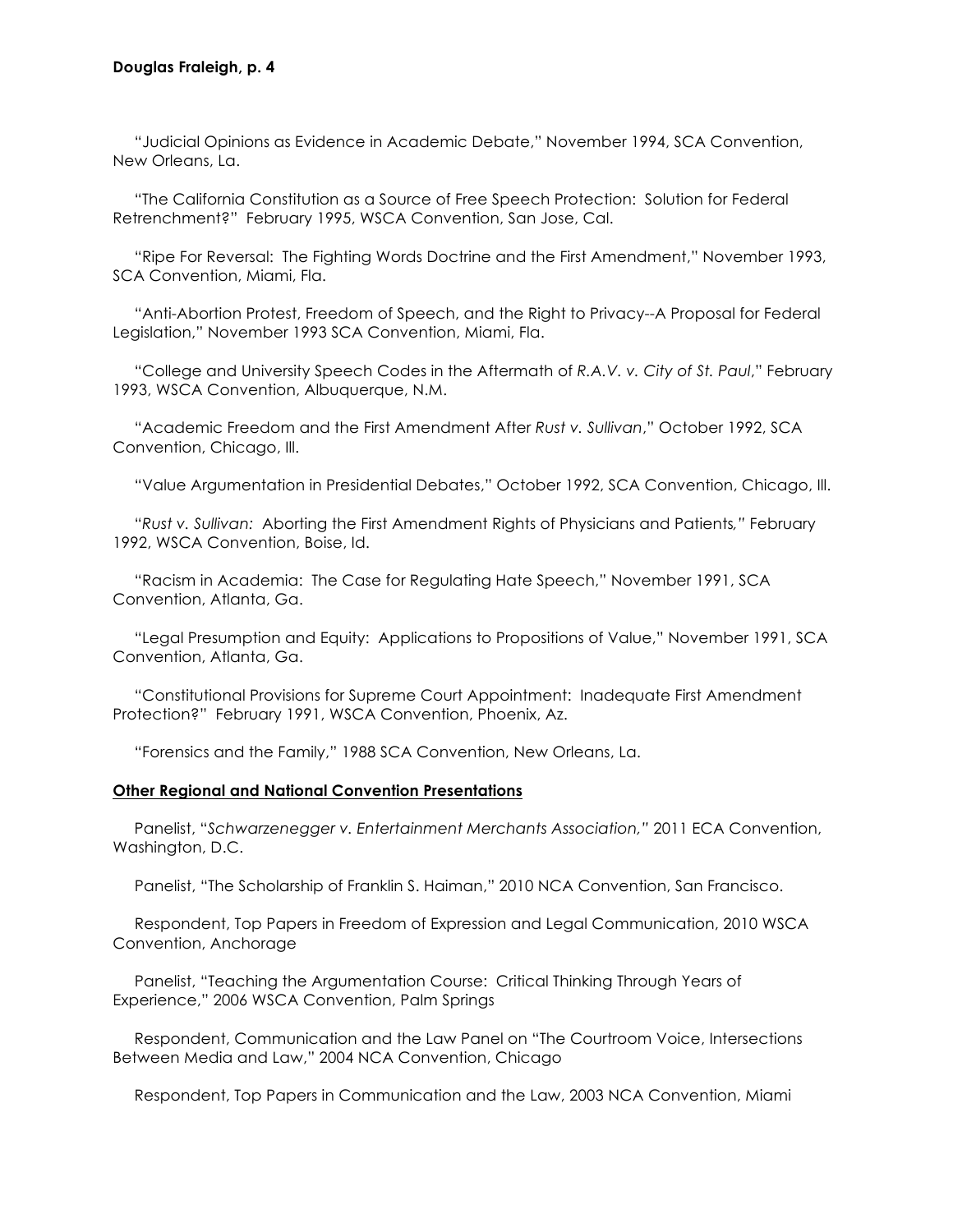Respondent, Top Papers in Freedom of Expression, 2002 NCA Convention, New Orleans

 Panelist, "Crafting Parliamentary Debate Topics," June 2001 Tahoe Conference on Academic Debate, Tahoe City, Cal.

 Respondent, "Hate Speech and the Hate Group Next Door," Communication and the Law and Freedom of Speech Panel, February 2001 WSCA Convention, Coeur d'Alene, Idaho.

 Respondent, Top 3 Papers in Communication and the Law, February 2000 WSCA Convention, Sacramento, Cal.

 Respondent, Freedom of Speech Competitive Papers, February 1999 WSCA Convention, Vancouver, B.C.

 Debater, "This House Believes that Food Disparagement Laws Have No Place in the American Legal System," November 1998 NCA Convention, New York, N.Y.

 Attorney, Academic Freedom and University Principles of Community Mock Disciplinary Proceeding, November 1998 NCA Convention, New York, N.Y.

 Attorney, Mock Disciplinary Hearing, First Amendment Issues in the Classroom, February 1998 WSCA Convention, Denver, Col.

 Panelist, Current Issues in Parliamentary Debate, November 1997 NCA Convention, Chicago, Ill.

Attorney, Mock Trial on Internet Censorship, February 1997 WSCA Convention, Monterey, Cal.

Panelist, Judging Parliamentary Debate, February 1997 WSCA Convention, Monterey, Cal.

 Debater, Federal Regulation of Incitement to Illegal Conduct in Films and Novels, 1996 WSCA Convention, Pasadena, Cal.

 Debater, Federal Legislation to Reinstitute the Fairness Doctrine, February 1995 WSCA Convention, San Jose, Cal.

### **SERVICE TO PROFESSIONAL ORGANIZATIONS**

### **Committee and Leadership Positions**

WSCA Chair, Freedom of Expression and Legal Communication Interest Group (2010-11) (Vice Chair 2009-10).

WSCA Finance Committee, 2004-06 (Chair 2005-06)

WSCA Executive Council, 2004-06

 NCA Franklyn S. Haiman Award for Distinguished Scholarship in Freedom of Expression Committee, 2001-03 (Chair 2001-02)

Member, National Parliamentary Debate Association National Tournament Topic Selection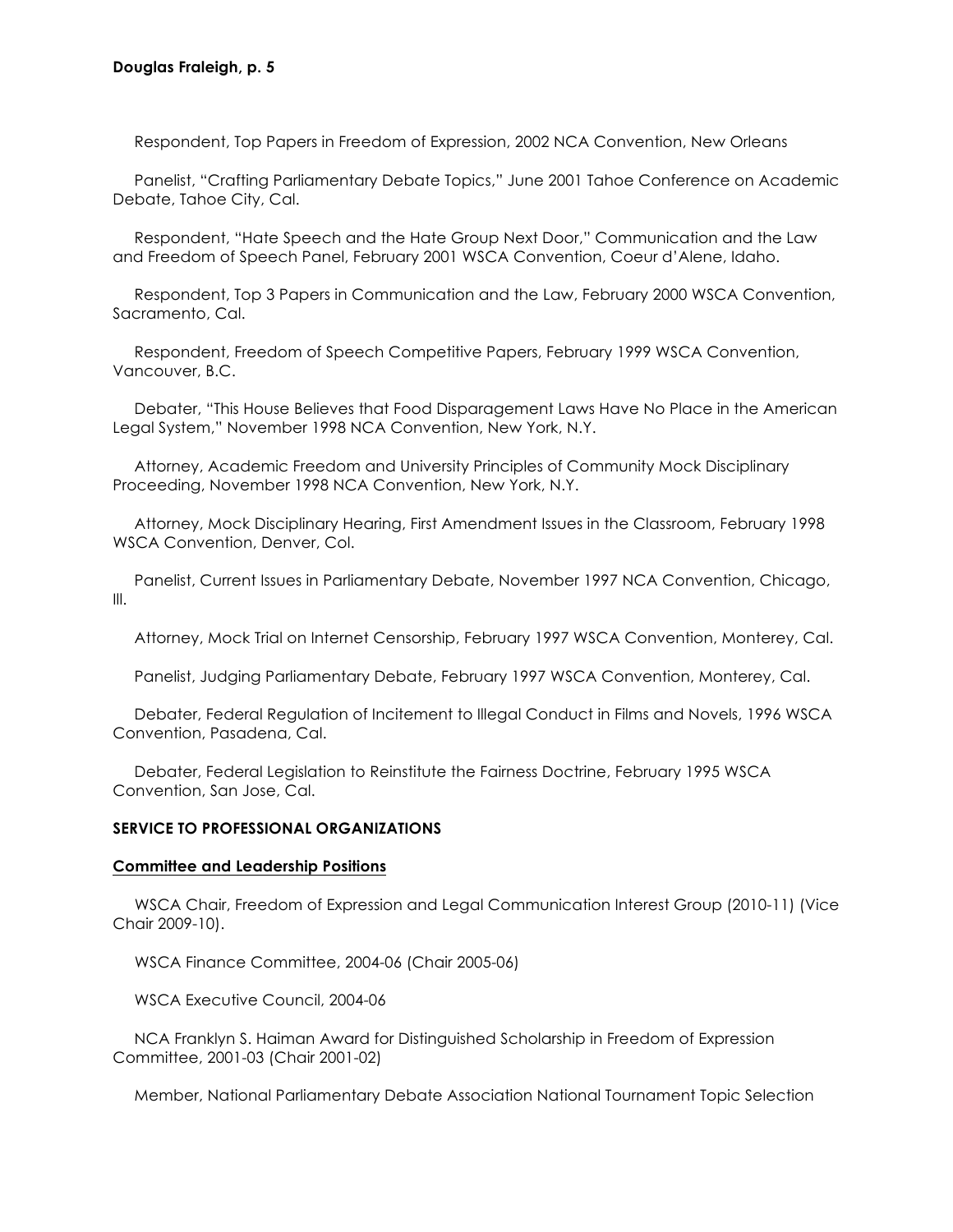## **Douglas Fraleigh, p. 6**

Committee, 2002 and 2003

WSCA Freedom of Speech Interest Group Chair, 1998-99 and 1994-95

Northern California Forensics Association President, 1997-99

American Forensics Association Finance Committee, 1997-99

Executive Council, AFA National Individual Events Tournament, 1993-95

 American Forensics Association- National Individual Events Tournament District I Chair, 1993- 95, Committee Member/Treasurer, 1995-1999

Member, CEDA Committee on Discrimination and Harassment, 1994-95

Chair, CEDA National Tournament Evaluation Committee, 1993-94

Project Director, WSCA Task Force on Racist and Sexist Language on Campus, 1992-93

### **Editorial Positions**

Associate Editor, Argumentation and Advocacy, 2003-07

Associate Editor, Contemporary Argumentation and Debate, 1989-93, 1994-04

Associate Editor, Freedom of Speech Yearbook, 2001-2006

Guest Editor, Communication Reports, 1993-94

## **AWARDS**

Communication Department Nominee, Outstanding Advisor Award, 2009

Alumni of the Year, CSU Sacramento Department of Communication Studies, 1999

Northern California Forensics Association Distinguished Service Award, 1995

UCLA Debate Critic of the Year Award, 1987

# **DEPARTMENT AND UNIVERSITY SERVICE**

Chair, Department of Communication, Fall 2010-present Member, Arts and Humanities Personnel Committee, 2002-06, 2008-10 (chair 2009-10)

Communication Department Undergraduate Advisor, 2005-2010

Member, Communication Department Curriculum Committee, Fall 2004-2010

Member, Communication Department Consultative Body, Fall 1999-2010